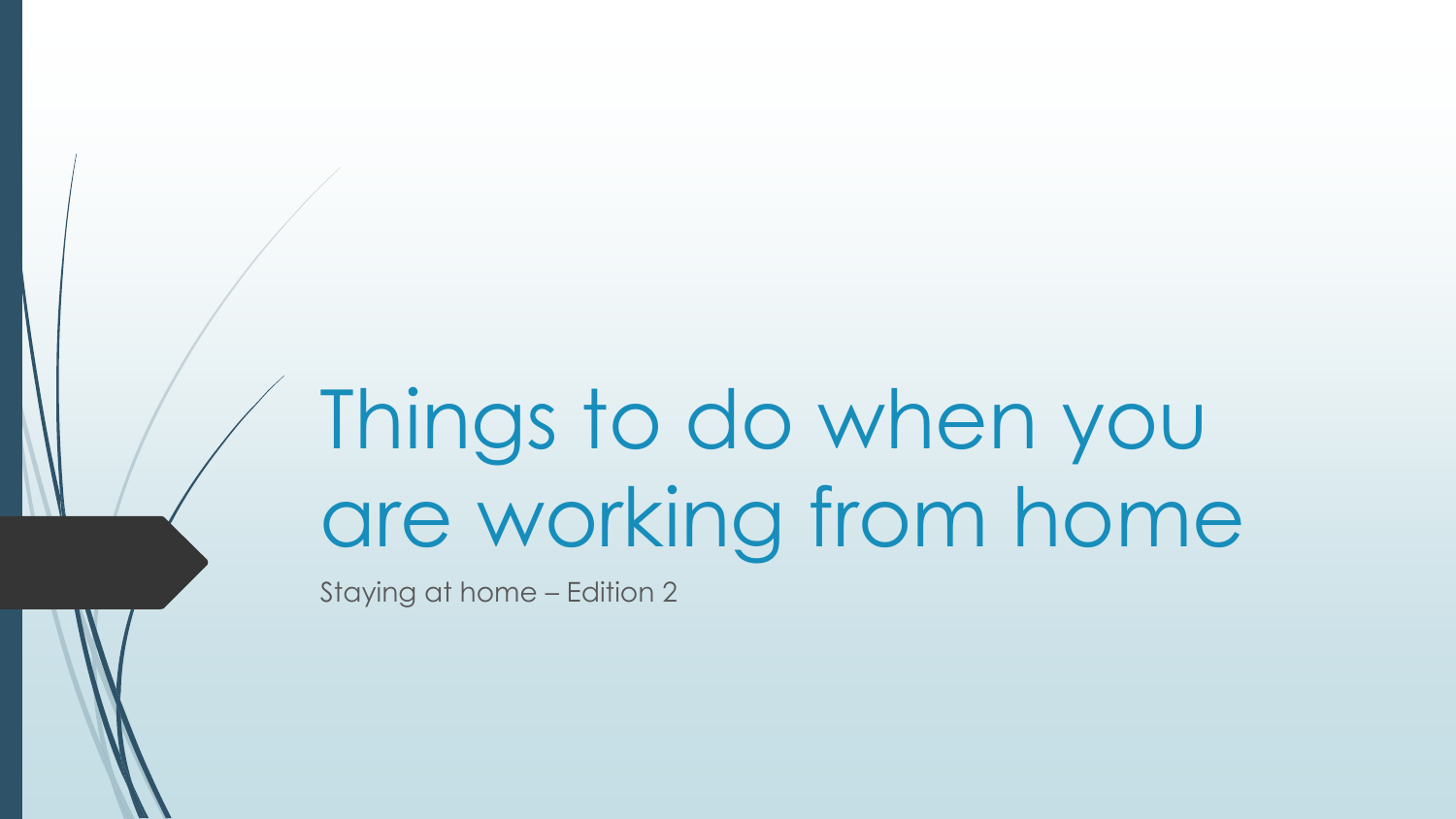## Edition 2

Dear Parents and Guardians

Week one of Distance Learning, and we hope it is going well!

Now that we have all been asked to stay at home, here are a few more ideas to keep you all going this week.

We will send further editions in due course – in the meantime: stay healthy, keep calm and keep in touch!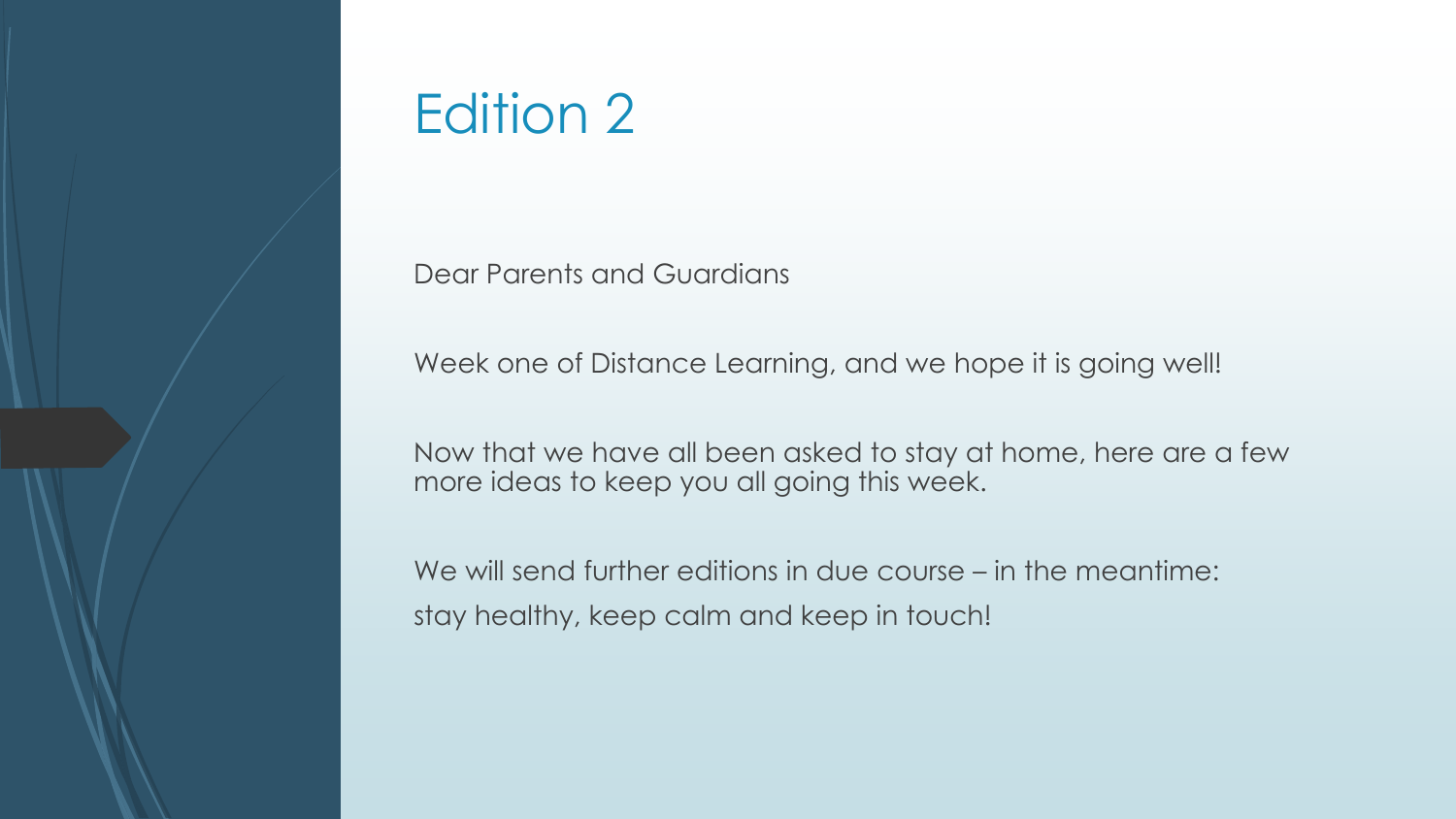## Online support for parents

- TeenTips offer a range of online discussion groups and support sessions for parents, including 'parenting during isolation' (25-30 March):
- <https://www.teentips.co.uk/news/live-online-talks-for-parents/>
- For other topics, click here:
- <https://www.teentips.co.uk/parents/online-training>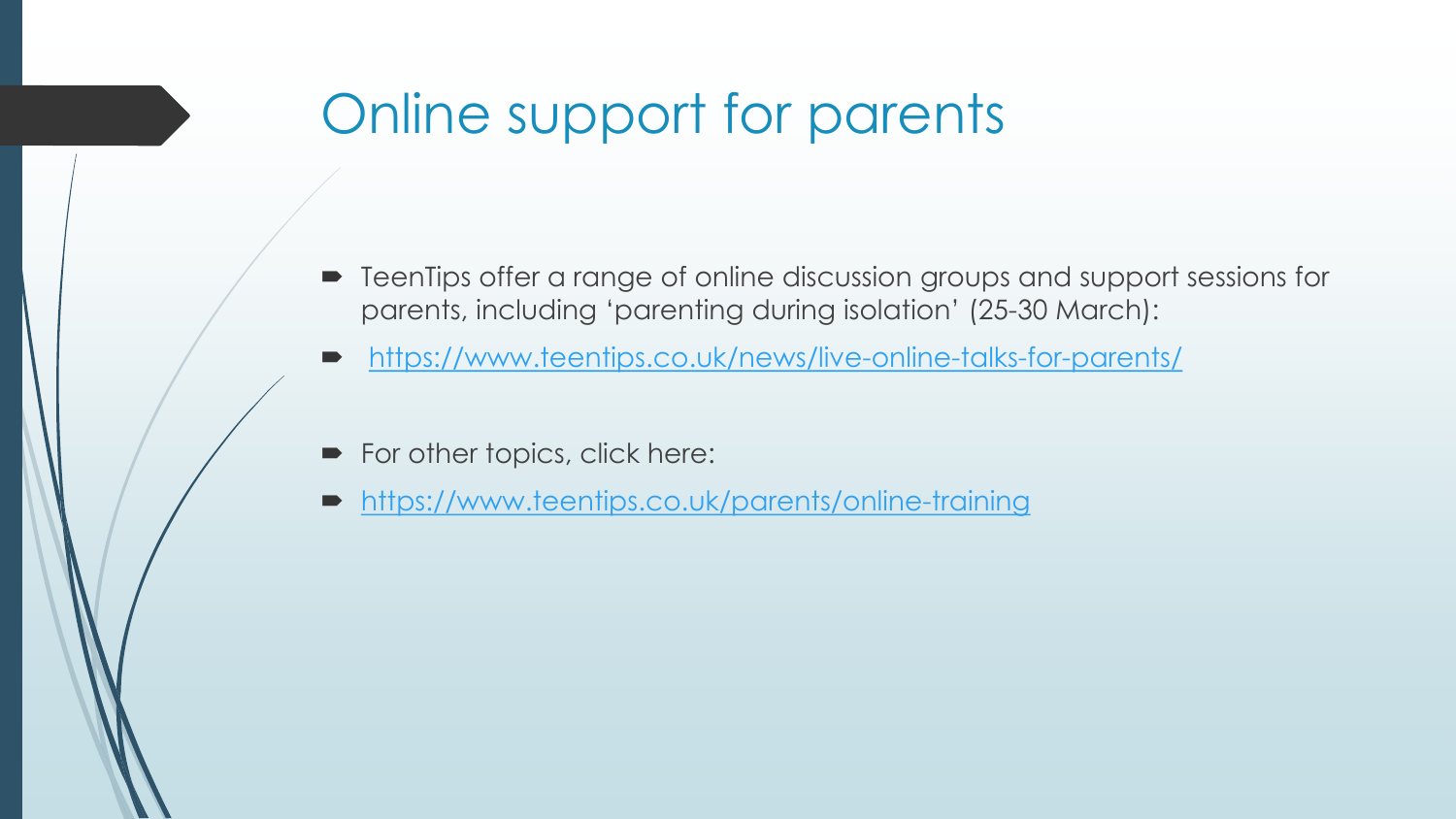## **Exercise**

- We are all familiar with 'Joe Wicks' and his PE lessons and other exercise videos, so here is another idea:
- The Headmaster strongly recommends 'Yoga with Tim'. Tim offers a 30-day challenge, which might take us to the end of the isolation period: <https://www.youtube.com/channel/UCciuZl2ydLCvN5txlLW0rIg>

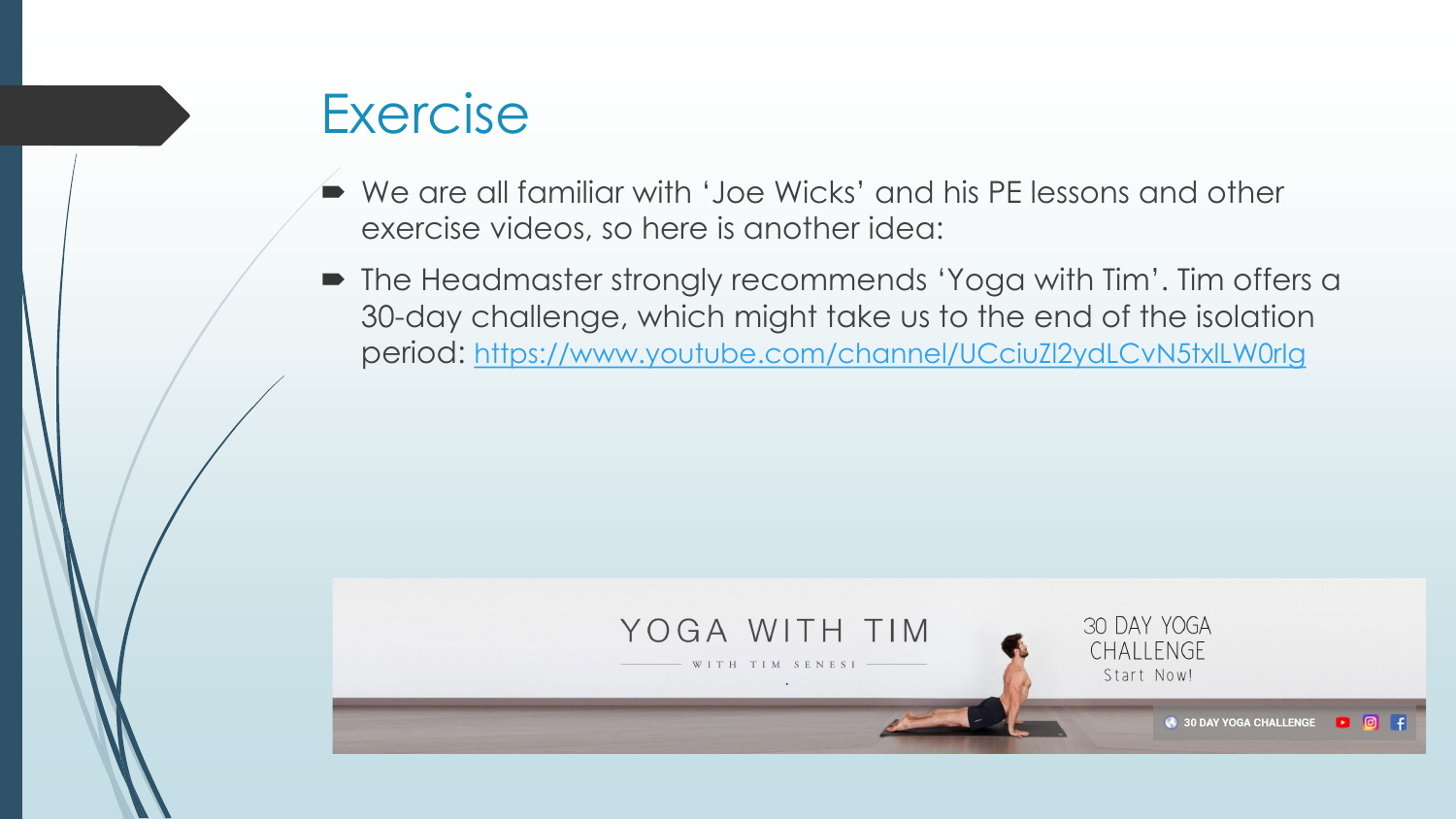#### **Meditation**

- **Example 1** Life is busy at the moment. Nothing in our lives feels 'normal' and we are all facing and dealing with bigger issues and challenges than usual.
- Give yourself a few quiet minutes: [https://www.independent.co.uk/extras/indybest/the-10](https://www.independent.co.uk/extras/indybest/the-10-best-meditation-apps-8947570.html) best-meditation-apps-8947570.html
- In School, we like Headspace: [www.headspace.com](http://www.headspace.com/)

headspace

#### **Mindfulness for** your everyday **life**

**Stress less. Move more. Sleep** soundly.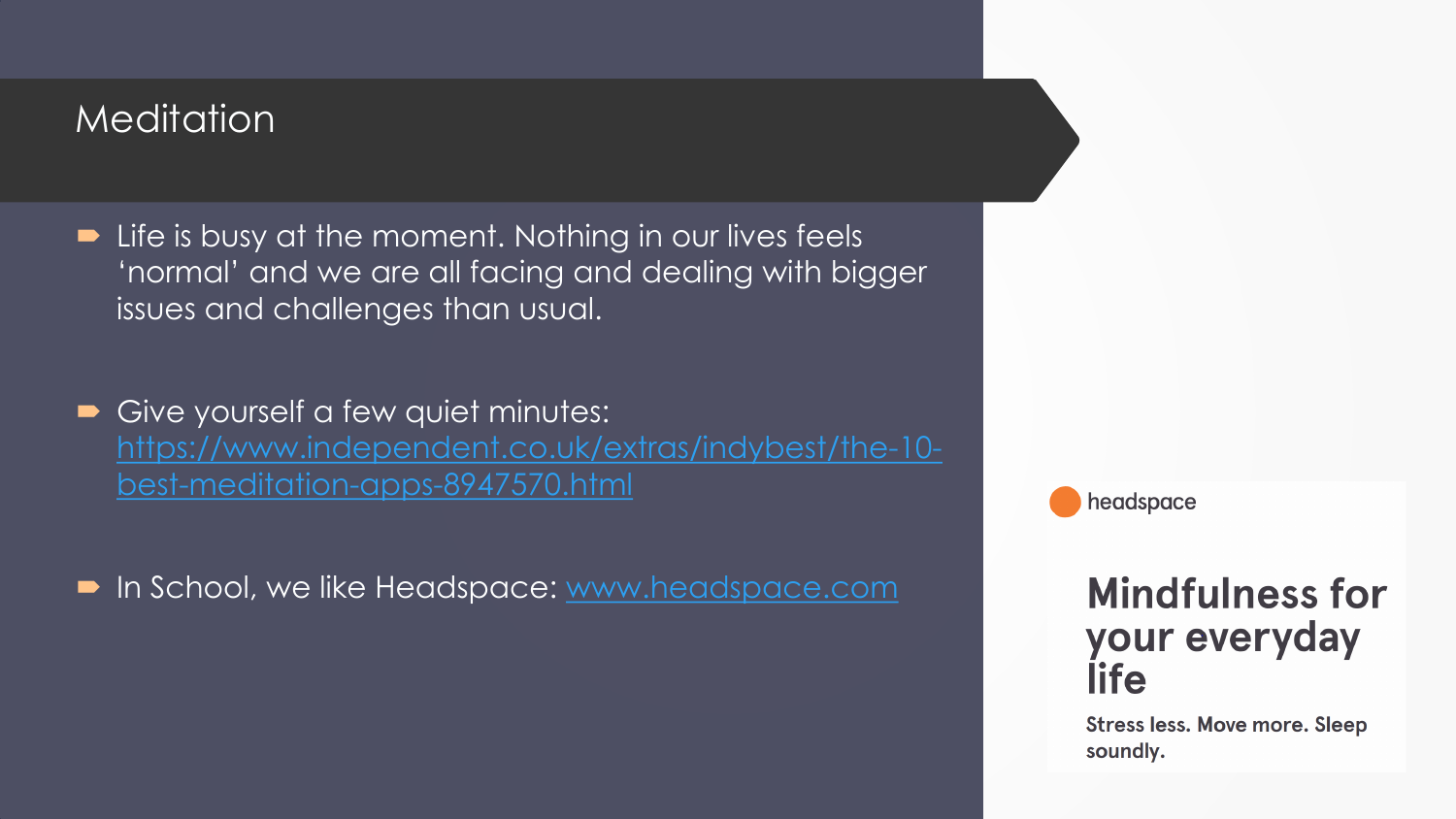#### Humour

- $\blacksquare$  Time to get laughing. Get the popcorn out, watch the classics as a family. Remember these?
- **Crocodile Dundee**
- **Splash**
- **Faulty Towers**
- The Pink Panther with Peter Sellers
- Or even 'Wayne's World'…
- Check out Amazon Prime Video, Netflix, Sky TV or YouTube

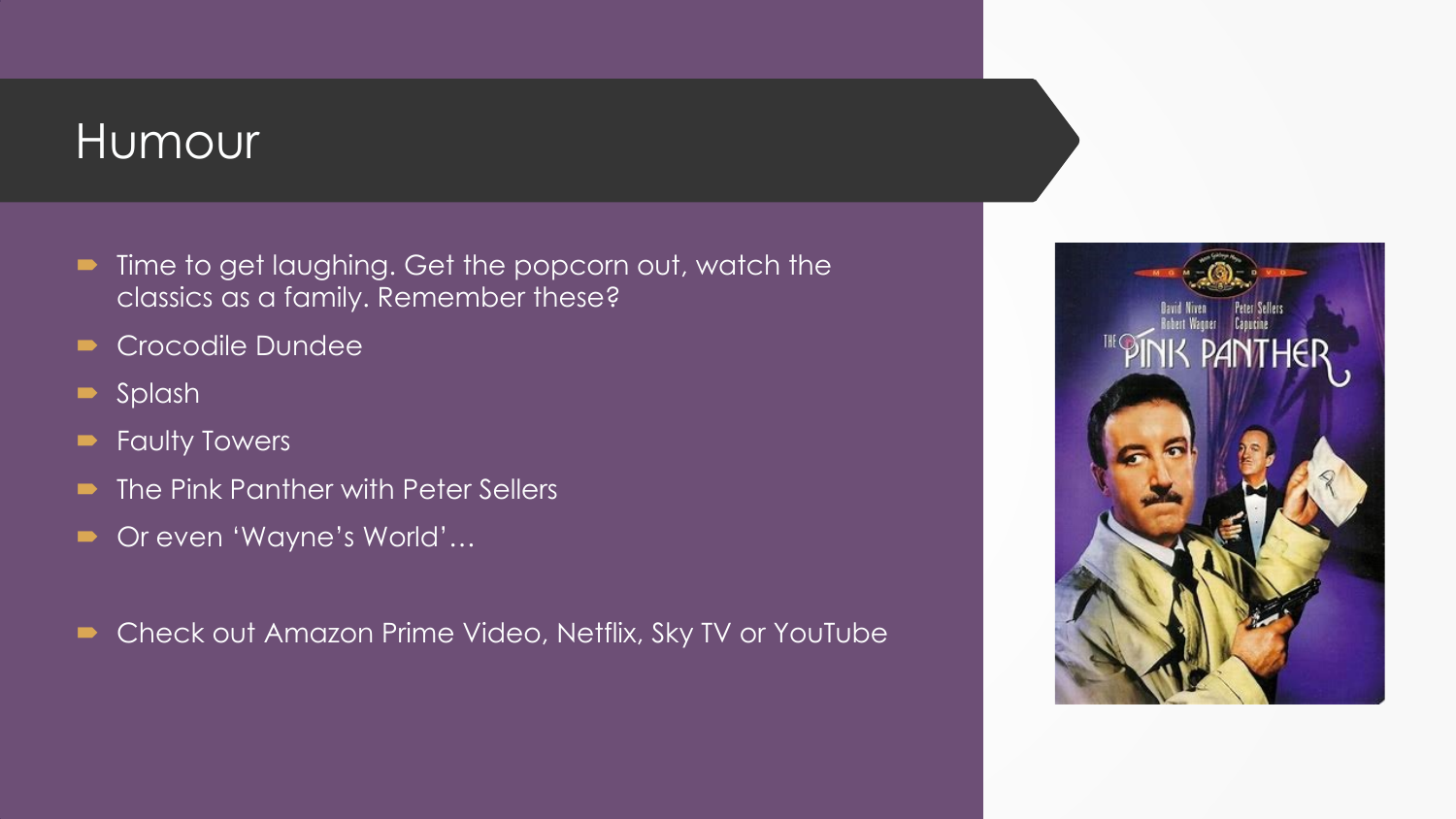#### How to make popcorn

- Buy a packet of popping corn
- Heat a casserole dish with a lid and cover the bottom of the casserole with sunflower oil
- When the oil is hot, carefully add a single layer of corn to cover the bottom of the casserole
- Put on the lid and keep firmly on the pot while holding it in place (remember to use oven gloves!)
- Once you hear the first pop, start to shake the casserole until you hear no more popping
- Add your topping of choice; maple syrup, agave syrup, sugar, salt…
- Or follow the instructions on the packet…

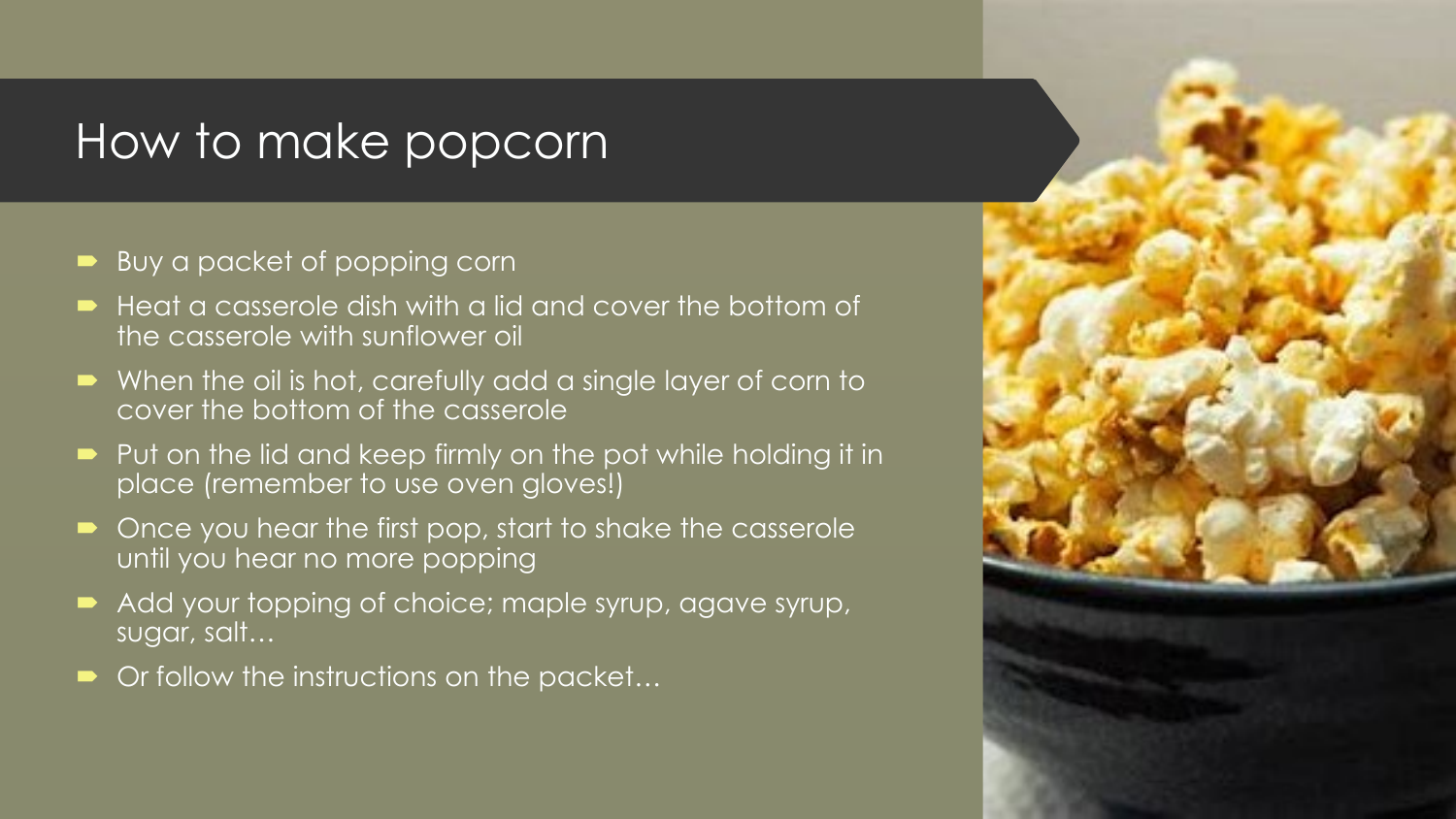### For the weekend:

- Join your friends in a virtual catch-up for 'aperitivo':
- A glass of your favourite drink, a few nibbles and a conference call to find out how everyone else is getting on.
- 'FaceTime' works really well for groups, as does 'Zoom', or Houseparty:<https://app.houseparty.com/login>